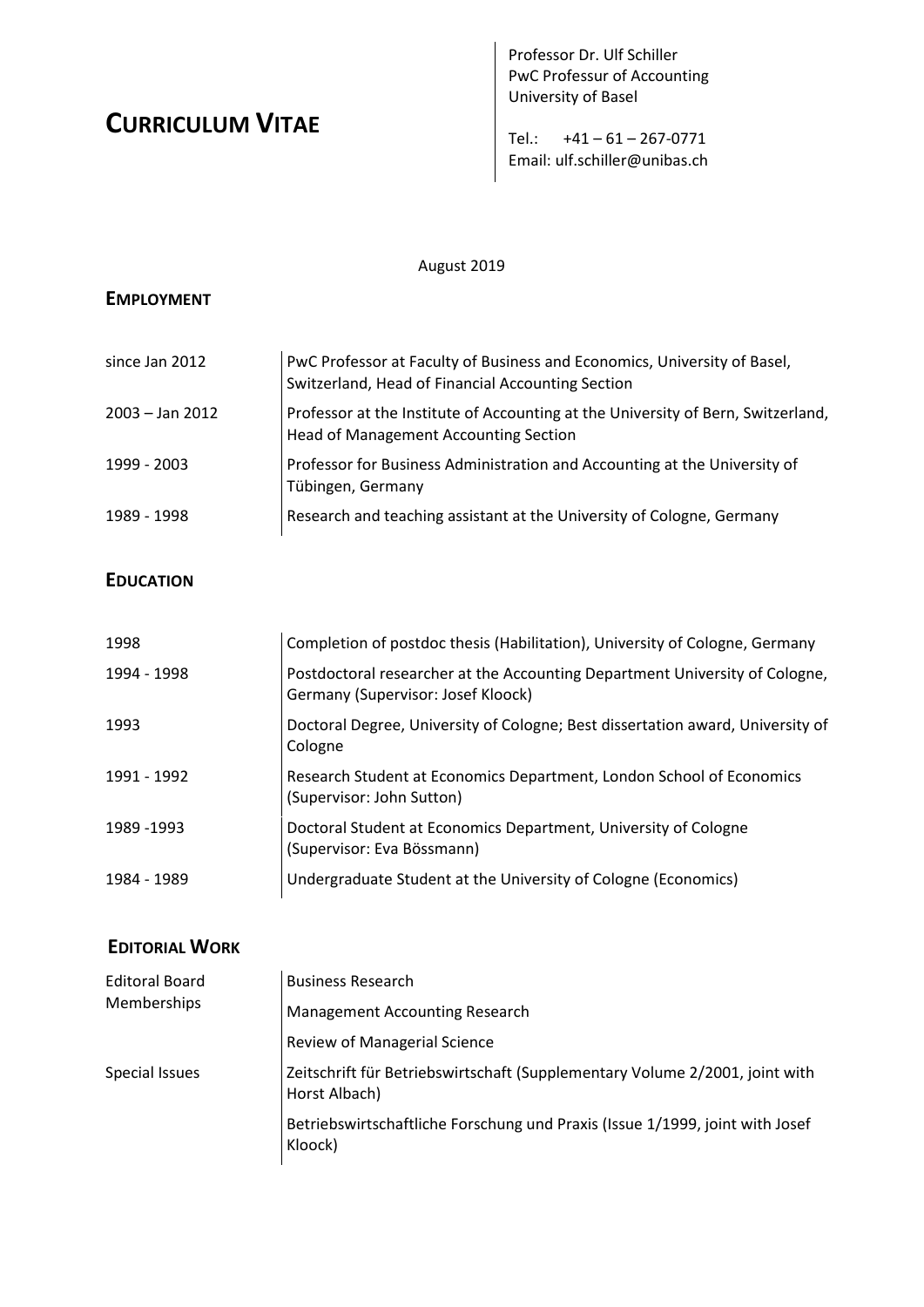#### **RESEARCH GRANTS**

| since $2013$  | Director: Swiss Doctoral Program Network in Accounting Research (University<br>of Basel branch) https://www.dar.uzh.ch/en.html                                  |
|---------------|-----------------------------------------------------------------------------------------------------------------------------------------------------------------|
| $2005 - 2008$ | Disclosure and Earnings Management (Swiss National Science Foundation)                                                                                          |
| 2001 - 2004   | Strategic Pricing and Capacity Management (German Science Foundation)                                                                                           |
| 1999 - 2002   | Project Leader at the Graduate School "Unternehmensentwicklung,<br>Marktprozesse und Regulierung in dynamischen Entscheidungsmodellen",<br>Universität Tübingen |

#### **ACTIVITIES IN SCIENCE NETWORKS**

Co-Organizer of the **[Accounting Research Workshop](http://www.arw-suisse.ch/)** (Joint with Robert F. Göx, University of Zurich) [https://arw-suisse.ch](https://arw-suisse.ch/)

**[European Accounting Association \(EAA\)](http://www.eaa-online.org/)**, Member of Scientific Committee (2010 – 2012, since 2017), Member of the Publication Committee (since 2017)

**[German Economic Association of Business Administration\(](http://www.geaba.de/)GEABA)**, Member of Scientific Board

**[Verein für Socialpolitik](http://www.socialpolitik.org/)** (German Economic Association), President of the Standing Field Committee in [Accounting ,](http://www.controlling.bwl.uni-muenchen.de/verein_social/index.html) since 2017

#### **AD HOC REFEREE**

| <b>For Journals</b>            | The Accounting Review, Betriebswirtschaftliche Forschung und Praxis, Die<br>Betriebswirtschaft (DBW), Die Unternehmung, Economics of Governance,<br>European Accounting Review, German Economic Review, Journal für<br>Betriebswirtschaft, Journal of Economic Theory, Journal of Empirical Finance,<br>Journal of Institutional and Theoretical Economics, Journal of Purchasing and<br>Supply Management, Management Accounting Research, Managerial and<br>Decision Economics, OR Spectrum, Review of Accounting Studies, Review of<br>Managerial Science, Schmalenbachs Business Review, Zeitschrift für<br>Betriebswirtschaft (ZfB), Zeitschrift für betriebswirtschaftliche Forschung<br>(zfbf), Zeitschrift für Wirtschafts- und Sozialwissenschaften |
|--------------------------------|--------------------------------------------------------------------------------------------------------------------------------------------------------------------------------------------------------------------------------------------------------------------------------------------------------------------------------------------------------------------------------------------------------------------------------------------------------------------------------------------------------------------------------------------------------------------------------------------------------------------------------------------------------------------------------------------------------------------------------------------------------------|
| <b>For Science Foundations</b> | Deutscher Akademischer Austauschdienst, Schweizerischer Nationalfonds,<br>Volkswagen-Stiftung                                                                                                                                                                                                                                                                                                                                                                                                                                                                                                                                                                                                                                                                |
| For Conferences                | American Accounting Association, European Accounting Association, German<br>Economic Association of Business Administration (GEABA), Pfingsttreffen des<br>VHB, Verein für Socialpolitik (German Economic Association)                                                                                                                                                                                                                                                                                                                                                                                                                                                                                                                                       |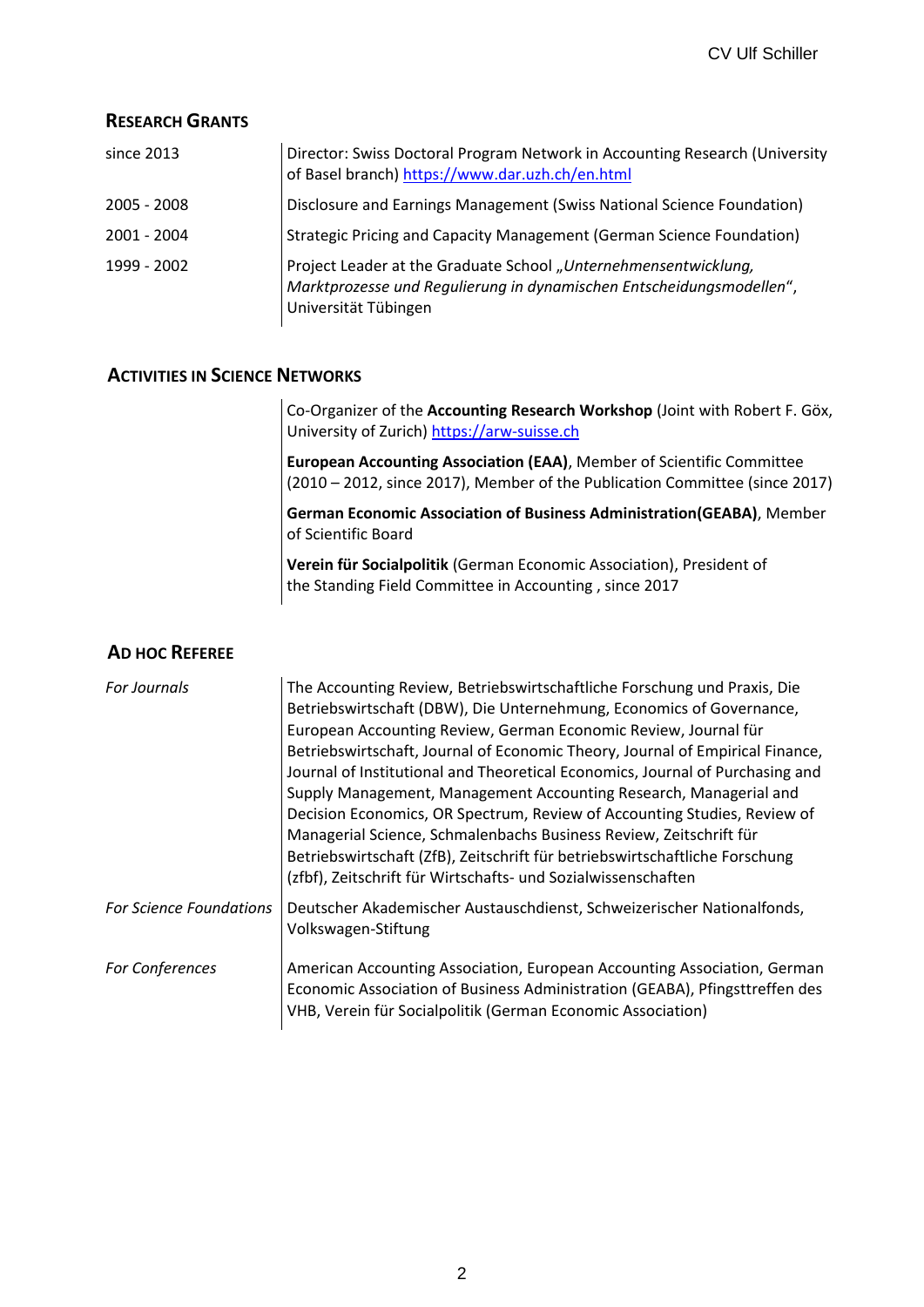# **PUBLICATIONS (SELECTED)**

#### **ARTICLES IN REFEREED JOURNALS**

| 2011 | Cost-Based Transfer Pricing (with Thomas Pfeiffer and Joachim Wagner), in:<br>Review of Accounting Studies Vol. 16(2), 2011, 219-246.                                                                                                                                                                     |
|------|-----------------------------------------------------------------------------------------------------------------------------------------------------------------------------------------------------------------------------------------------------------------------------------------------------------|
| 2011 | Limited Liquidity, Supplier Credits, and Timely Demand Information (with<br>Sabine Böckem), in: OR Spectrum Vol 33(2), 2011, 393-418                                                                                                                                                                      |
| 2011 | Zentralisierung, Transferpreise und spezifische Investitionen: Ein selektiver<br>Verfahrensvergleich (mit Clemens Löffler, Thomas Pfeiffer, Joachim Wagner),<br>Zeitschrift für betriebswirtschaftliche Forschung, 63. Jg, 2011, Sonderheft 63,<br>$S. 1-33.$                                             |
| 2010 | Level Playing Fields in Regulated Network Industries: Cost-Based Access<br>Pricing, Depreciation, and Capacity Choice (with Sabine Böckem), in: Journal<br>of Business Economics (Zeitschrift für Betriebswirtschaft) 80, Sp issue 3/2010,<br>$1-20.$                                                     |
| 2008 | Option Contracts in Supply Chains (with Sabine Böckem), in: Journal of<br>Economics and Management Strategy Vol. 17(1), 2008, 219 - 245.                                                                                                                                                                  |
| 2008 | Kontrollrechte und Anreize in einem Prinzipal-Agenten Modell, in:<br>Schmalenbachs Zeitschrift für betriebswirtschaftliche Forschung, 60. Jg., 2008,<br>Sonderheft 59, S. 30-42.                                                                                                                          |
| 2007 | Marktzutrittsbarrieren, Preistreiberei oder Kostendruck? Vergleichende<br>Analyse der Jahresabschlüsse Schweizer Detailhändler mit internationalen<br>Gegenspielern (mit Björn Walker), in: Die Unternehmung 61. Jg., 2007, Heft 2,<br>105-123.                                                           |
| 2007 | Kostenmanagement in der Schweiz (mit Imke Keimer, Ulrich Egle und Hugo<br>Keune) in: Controlling, 19. Jg., 2007, 301-307.                                                                                                                                                                                 |
| 2006 | Managementanreize und Bilanzpolitik (mit Jürgen Hagmüller), in: Zeitschrift<br>für betriebswirtschaftliche Forschung, 58. Jg., 2006, Sonderheft 55, S. 1-23.                                                                                                                                              |
|      | <b>OTHER ARTICLES</b>                                                                                                                                                                                                                                                                                     |
| 2018 | IFRS auf dem Weg zu aussagekräftigen Abschlüssen - Paradigmenwechsel in<br>der Offenlegung (mit David Baur und Aurelio Perucca), in: Expert Focus,<br>2018(1/2), 28-33.                                                                                                                                   |
| 2007 | An Economic Perspective on Transfer Pricing (mit Robert Göx), in: Handbook<br>of Management Accounting Research (Vol.2), eds: C.S. Chapman, A.G.<br>Hopwood, & M.D. Shields, Elsevier, 673-695.                                                                                                           |
| 2007 | Informationsökonomik, in: Richard Köhler/Hans-Ulrich Küpper/Andreas<br>Pfingsten (Hrsg.), Handwörterbuch der Betriebswirtschaft (HWB), 741-749.                                                                                                                                                           |
| 2006 | Die Balanced Scorecard als Instrument der Mitarbeitermotivation (mit Sabine<br>Böckem und Marcel de Vegt), in: R. J. Zaugg (Hrsg.), Handbuch<br>Kompetenzmanagment. Durch Kompetenz nachhaltig Wert schaffen.<br>Festschrift für Prof. Dr. Dr. h.c. mult. Norbert Thom, Bern: Haupt, 2007, S.<br>315-324. |